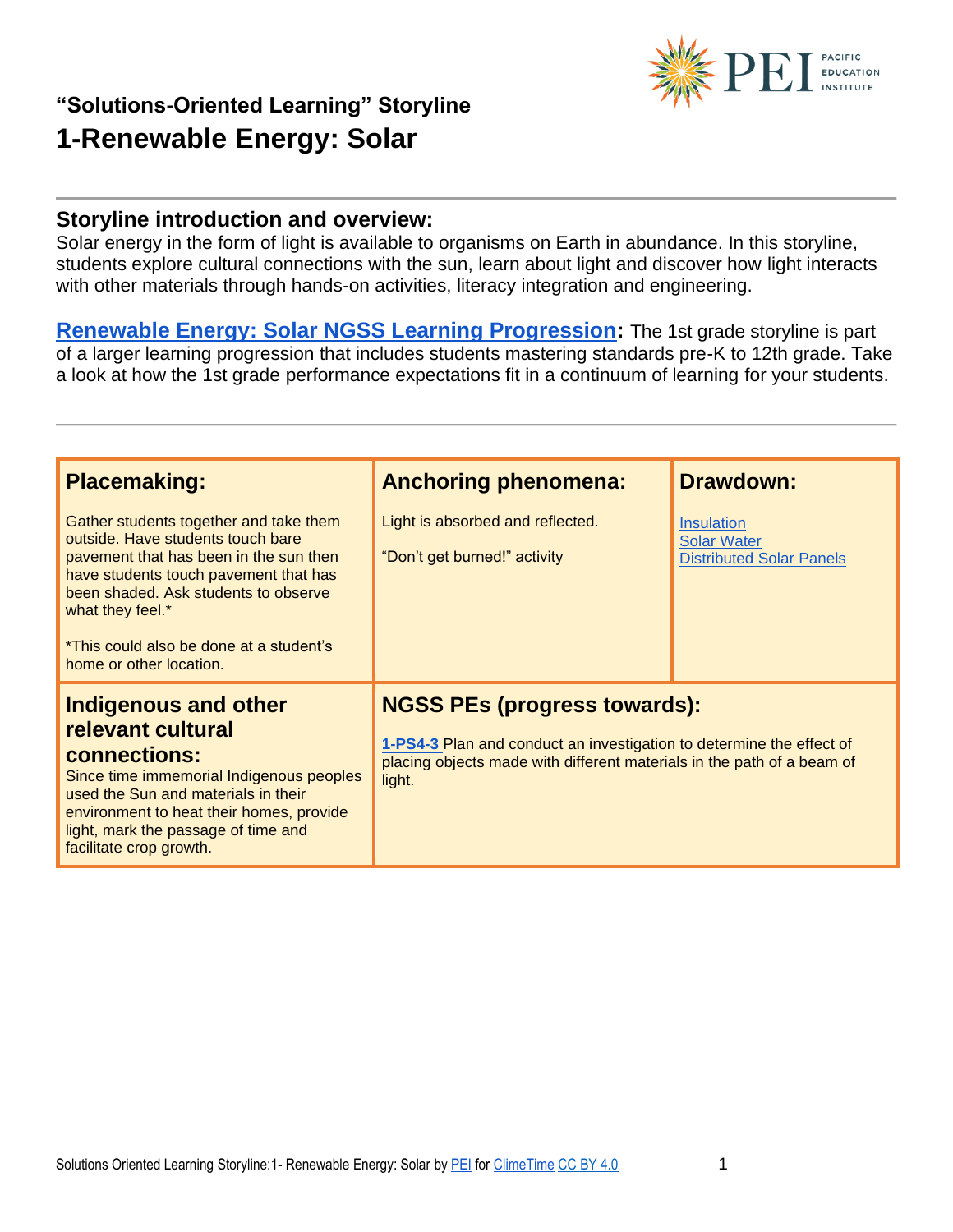## **Estimated time required to implement this storyline:** 2 to 3 weeks

## **NGSS PEs:**

**[1-PS4-3](https://www.nextgenscience.org/sites/default/files/evidence_statement/black_white/1-PS4-3%20Evidence%20Statements%20June%202015%20asterisks.pdf)** [P](https://www.nextgenscience.org/sites/default/files/evidence_statement/black_white/1-PS4-3%20Evidence%20Statements%20June%202015%20asterisks.pdf)lan and conduct an investigation to determine the effect of placing objects made with different materials in the path of a beam of light.

| Science & Engineering Practice (SEP)                                                                                                                                                                                                                                                                                                                                                                                                          | Disciplinary Core Idea (DCI)                                                                                                                                                                                                                                                                                                                                                                                                                                                                                          | Cross Cutting Concept (CCC)                                                                                                    |
|-----------------------------------------------------------------------------------------------------------------------------------------------------------------------------------------------------------------------------------------------------------------------------------------------------------------------------------------------------------------------------------------------------------------------------------------------|-----------------------------------------------------------------------------------------------------------------------------------------------------------------------------------------------------------------------------------------------------------------------------------------------------------------------------------------------------------------------------------------------------------------------------------------------------------------------------------------------------------------------|--------------------------------------------------------------------------------------------------------------------------------|
| <b>Planning and Carrying Out Investigations</b><br>Planning and carrying out investigations to answer<br>questions or test solutions to problems in K-2<br>builds on prior experiences and progresses to<br>simple investigations, based on fair tests, which<br>provide data to support explanations or design<br>solutions.<br>Plan and conduct investigations<br>$\bullet$<br>collaboratively to produce evidence to<br>answer a question. | <b>PS4.B: Electromagnetic Radiation</b><br>Some materials allow light to pass through them,<br>others allow only some light through and others<br>block all the light and create a dark shadow on any<br>surface beyond them, where the light cannot reach.<br>Mirrors can be used to redirect a light beam.<br>(Boundary: The idea that light travels from place to<br>place is developed through experiences with light<br>sources, mirrors, and shadows, but no attempt is<br>made to discuss the speed of light.) | <b>Cause and Effect</b><br>Simple tests can be designed to gather evidence<br>to support or refute student ideas about causes. |

#### **Materials:**

| Learning<br><b>Session</b> | <b>Materials</b>                                                                                                                                                                                                                                     |
|----------------------------|------------------------------------------------------------------------------------------------------------------------------------------------------------------------------------------------------------------------------------------------------|
| 1.                         | Video Native American Story- Grandmother Spider Steals the Sun<br>Print Journal cover page                                                                                                                                                           |
| 2.                         | Anchor chart - record observations<br>Science Notebook pages for pre-assessment                                                                                                                                                                      |
| 3.                         | Science Notebook pages for pre-assessment<br>Variety of materials<br>Flashlight<br><b>Assessment Rubric</b>                                                                                                                                          |
| 4.                         | What is light video: <b>Primary Science Lesson Idea: What is light?</b><br>Sunny day<br>Tape<br>White and black construction paper<br>Large outside area with hard surface (suggestions: table or sidewalk)<br>Timer/Watch/Phone<br>Science notebook |
| 5.                         | <b>Science Notebook</b>                                                                                                                                                                                                                              |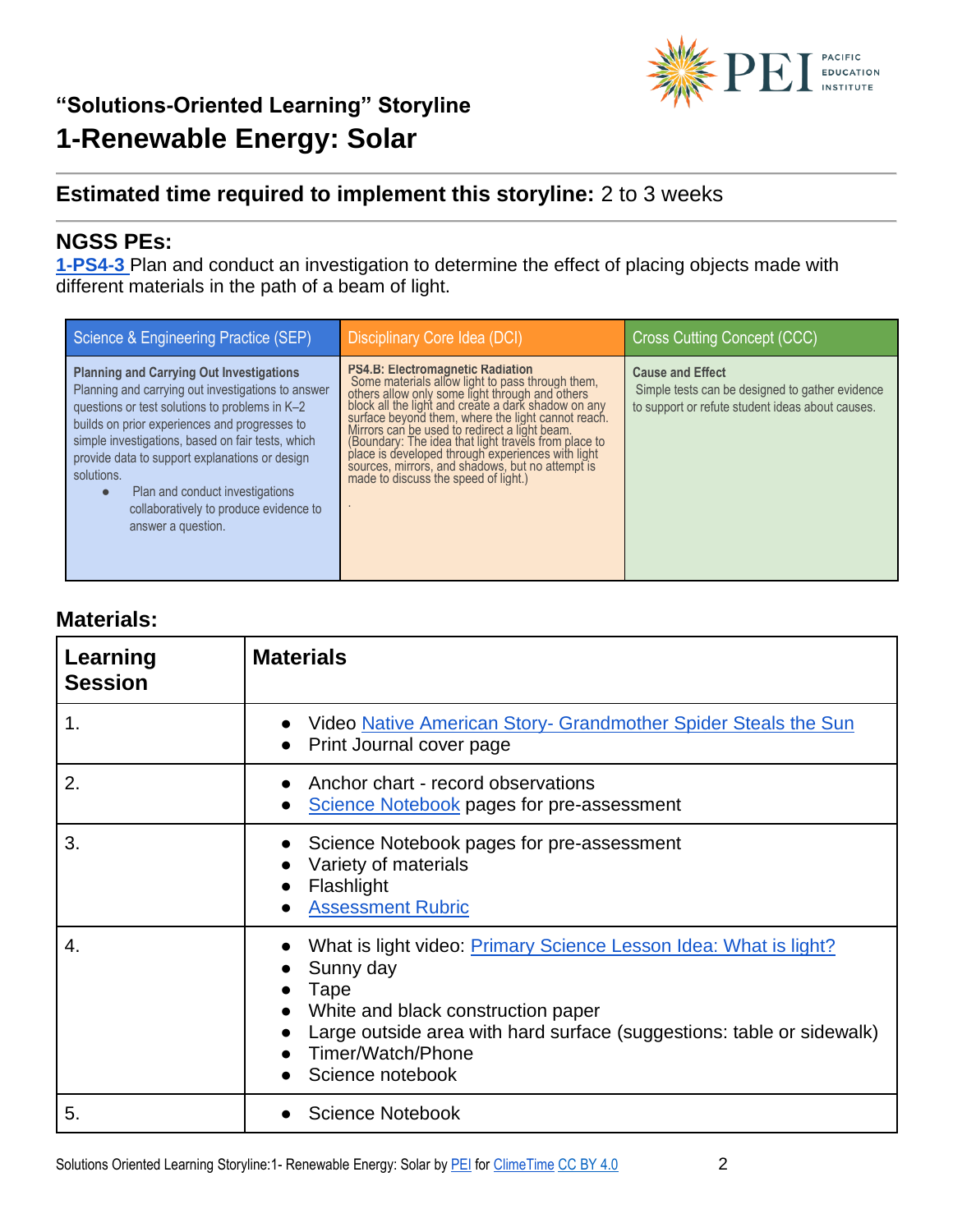

## **"Solutions-Oriented Learning" Storyline**

# **1-Renewable Energy: Solar**

|    | Anchor text found in the learning session<br>Stuffed bear<br><b>Box</b><br>Tape                                                                                                                                                                                                                                                                                                                                       |
|----|-----------------------------------------------------------------------------------------------------------------------------------------------------------------------------------------------------------------------------------------------------------------------------------------------------------------------------------------------------------------------------------------------------------------------|
| 6. | <b>Transparent Objects, Opaque Objects and Translucent Objects</b><br><b>Playing with Light and Shadows (PowerPoint book)</b><br>Post it notes<br>Anchor chart paper                                                                                                                                                                                                                                                  |
| 7. | Anchor text in the session<br><b>Science Notebook</b><br>6 different colored square pieces of card or paper. Black and white<br>are essential, and any other 4 colors will do (the three primary colors<br>red, blue and yellow, as well as green are good choices for the other<br>cards). Make the squares about 7cm x 7cm (3 inches x 3 inches).<br>6 ice cubes of the same shape and size<br>food dyes (optional) |
| 8. | Science Notebook- post assessment pages<br><b>Anchor Text</b><br>Variety of materials<br>Flashlight                                                                                                                                                                                                                                                                                                                   |

## **Learning Sessions**

| 1. | <b>Grounding Native Ways of Knowing</b>                                                                                                                                                                                                                                                                                                                                                                                        | Estimated time:<br>45 minutes |
|----|--------------------------------------------------------------------------------------------------------------------------------------------------------------------------------------------------------------------------------------------------------------------------------------------------------------------------------------------------------------------------------------------------------------------------------|-------------------------------|
|    | To connect to native ways of knowing consider exploring the following ideas in connection with<br>your local tribal nation:<br>• Sun as part of life<br>• Sun in relation to dwelling design<br>• Sun as an indicator of time                                                                                                                                                                                                  |                               |
|    | In addition to stories of the past, research and connect with tribal nations close to your<br>community and their actions to mitigate, adapt and find solutions to a changing climate. To<br>access information on how to reach out and build relationships with local tribes, visit the OSPI<br>Office of Native Education: Partnering with Tribes webpage or contact your district's tribal<br>liaison/Title VI coordinator. |                               |
|    | Some examples of regional tribal connections to this work are found below.                                                                                                                                                                                                                                                                                                                                                     |                               |
|    | Native American Story ~ Grandmother Spider Steals the Sun                                                                                                                                                                                                                                                                                                                                                                      |                               |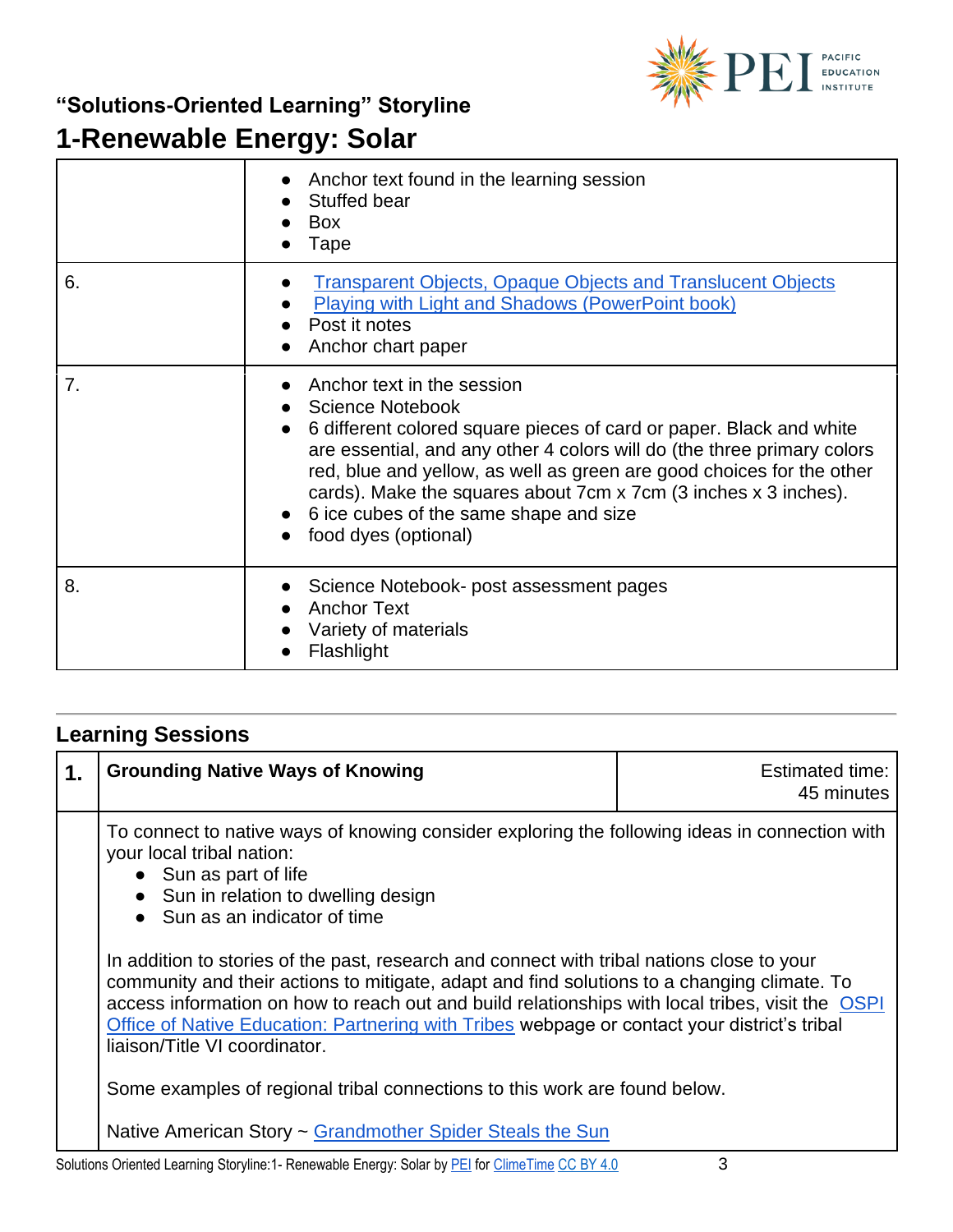

Set up the students' [science notebook.](https://pacificeductioninstitute.sharepoint.com/:w:/s/Program/Efb5wNjUUHhNj0gFk1a2cYMBlV0hw2es66qEToq5FMQqOg?e=UDhaDz) Students can Illustrate/sketch while listening to Grandmother Spider Steals the Sun.

In addition to stories of the past, research and connect with tribal nations close to your community and their actions to mitigate and adapt to a changing climate. To access information on how to reach out and build relationships with local tribes, visit the [OSPI Office](https://www.k12.wa.us/student-success/resources-subject-area/time-immemorial-tribal-sovereignty-washington-state/partnering-tribes)  [of Native Education: Partnering with Tribes](https://www.k12.wa.us/student-success/resources-subject-area/time-immemorial-tribal-sovereignty-washington-state/partnering-tribes) webpage.

| 2. | <b>Examine phenomena: "Don't get Burned" activity</b>                                                                                                                                                                                                                                                                                                                                                                                                                                                | <b>Estimated time:</b><br>30 minutes |
|----|------------------------------------------------------------------------------------------------------------------------------------------------------------------------------------------------------------------------------------------------------------------------------------------------------------------------------------------------------------------------------------------------------------------------------------------------------------------------------------------------------|--------------------------------------|
|    | Create a t-chart; one side - describe how our heads felt inside; second side - describe how our<br>heads felt outside.                                                                                                                                                                                                                                                                                                                                                                               |                                      |
|    | Before you go outside, have students feel their heads and record their responses on the t-<br>chart. Take students for a walk outside to look and observe ourselves in relationship to the<br>Sun. Feel their heads outside in the sun. Once you go inside, record students' thoughts about<br>how their head felt outside.                                                                                                                                                                          |                                      |
|    | Introduce the question: What materials would we need to make a hat to keep our heads cool?                                                                                                                                                                                                                                                                                                                                                                                                           |                                      |
|    | Next, have students sketch a hat to protect the eagle's head from the sun. If they can, label the<br>materials they used for their hats. See the third page in the science notebook.                                                                                                                                                                                                                                                                                                                 |                                      |
|    | Have students complete the pre-assessment page, "Don't get Burned" in their science<br>notebook.                                                                                                                                                                                                                                                                                                                                                                                                     |                                      |
|    | If students need more experiential phenomena activities, see the list below:<br>Dark clothes vs light clothes to discuss temperature different<br>$\bullet$<br>Opaque vs transparent to discuss temperature using a thermometer<br>$\bullet$<br>Shine light on different materials and make observations<br>$\bullet$<br>Discuss and show a video (not necessarily this one) about Vantablack: Vantablack-The<br>$\bullet$<br><b>Darkest Material on Earth</b><br>• Discuss and show one-way mirrors |                                      |

| $\overline{3}$ . | <b>Pre-Assessment: Beam of Light</b>                                                                                                                                                                                                                                                                                                                                | Estimated time:  <br>30 minutes |
|------------------|---------------------------------------------------------------------------------------------------------------------------------------------------------------------------------------------------------------------------------------------------------------------------------------------------------------------------------------------------------------------|---------------------------------|
|                  | Gather two different materials either provided to the students or in their home. Some materials<br>that might be accessible include tin foil, saran wrap, wax paper, copy paper, construction<br>paper, or t-shirt/fabric. Then shine a flashlight on the material and see what the light looks like<br>on the material and behind the material. See example below. |                                 |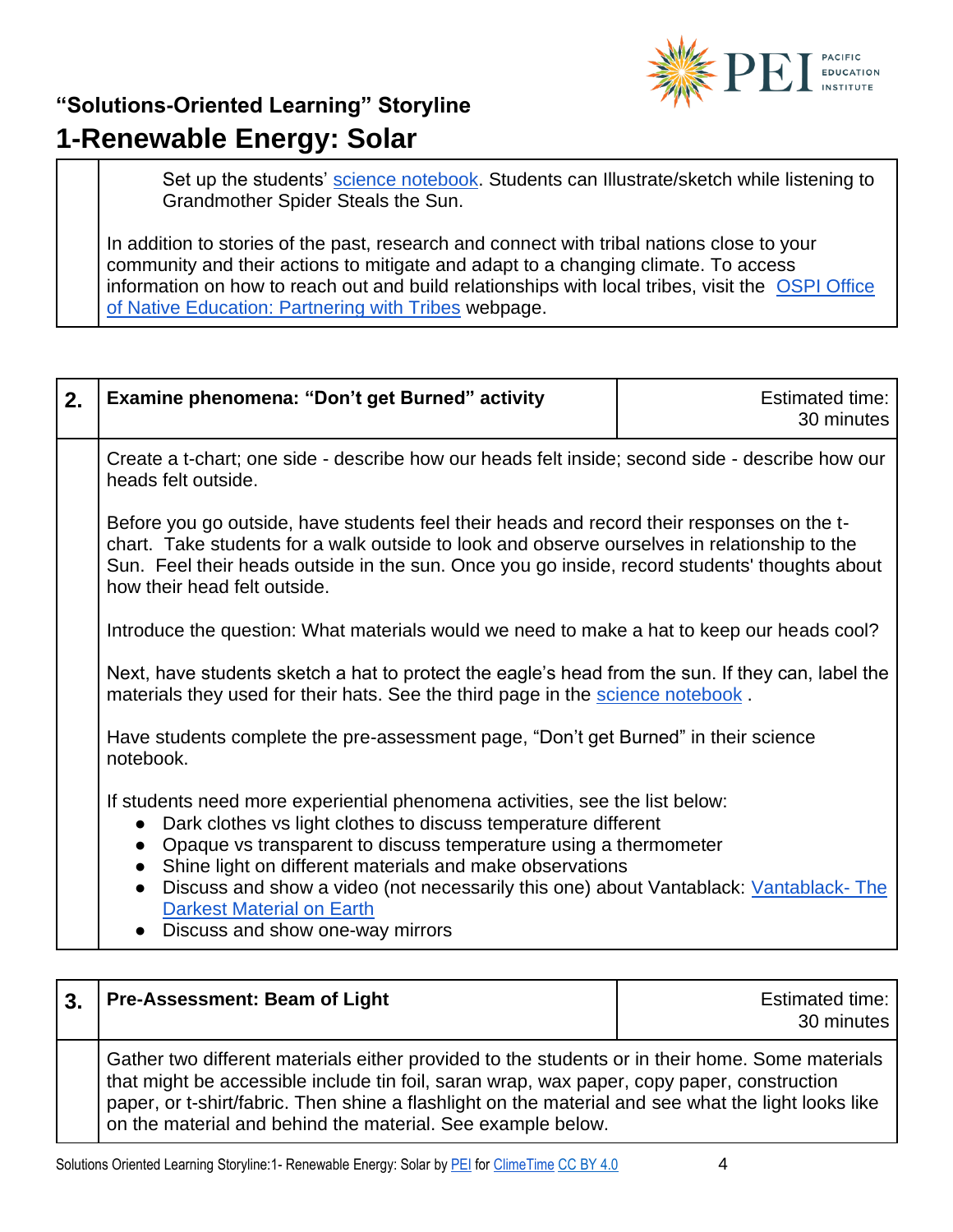

 $\mathbf{I}$ 

| Material (Cause)             |                    | Beam of Light (effect) |             |
|------------------------------|--------------------|------------------------|-------------|
| Transparent                  | <b>Translucent</b> | Opaque                 | Reflective  |
|                              |                    |                        |             |
|                              |                    | <b>XXXX</b>            | <b>XXXX</b> |
| I see the light reflected. I |                    |                        |             |

### **[Pre-Assessment Rubric](https://pacificeductioninstitute.sharepoint.com/:w:/s/Program/EaqBAEZbjsRDrJAy-b7edHkBZBRcJ5uerud8wKCY3jXkJg?e=UdIuSW)**

*Possible distance learning extensions: Include possible materials tray, share bag, scavenger hunt.*

| 4. | <b>Guiding question: What is light?</b>                                                                                                                                                                                                                                        | <b>Estimated time:</b><br>30 minutes |
|----|--------------------------------------------------------------------------------------------------------------------------------------------------------------------------------------------------------------------------------------------------------------------------------|--------------------------------------|
|    | Discussion: Ask students-- What is light? Record in their thinking in journals, share out.<br>(Science Notebook: Teachers add extra blank or lined paper as you need OR use an existing<br>science notebook if your class already has one started.)                            |                                      |
|    | Show video: What is Light video<br>Students may notice:<br>• That light travels in a path through a beam (Grandmother's Web)<br>• Without light it's dark<br>• Light is energy<br>• Light has a purpose, we need light to see, to make things visible<br>• Light provides heat |                                      |
|    | Activity: <b>How does it feel?</b>                                                                                                                                                                                                                                             |                                      |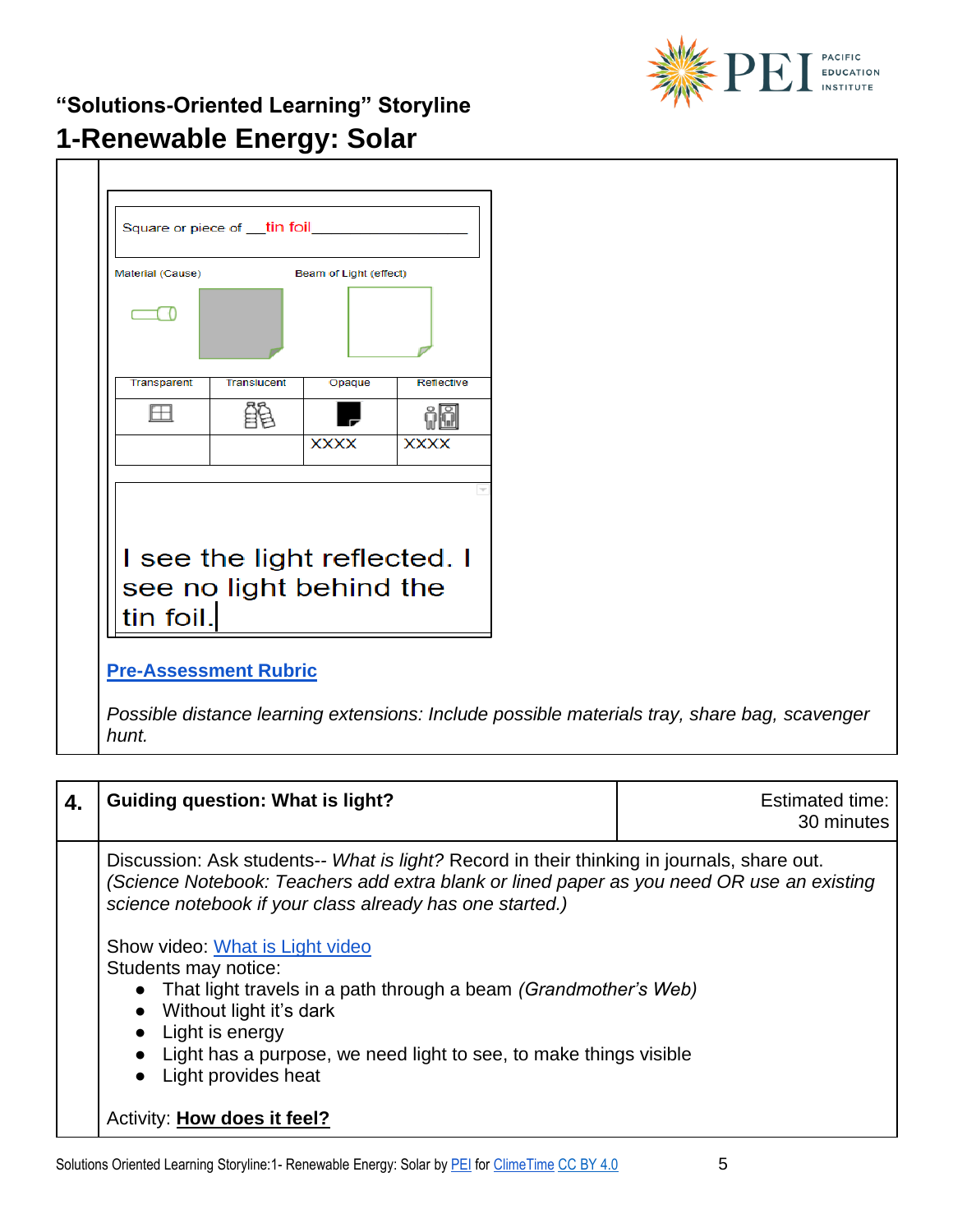

#### **Materials**

- Sunny day
- Tape
- White and black construction paper
- Large outside area with hard surface (suggestions: table or sidewalk)
- Timer/Watch/Phone
- Science notebook

#### Student procedure

- 1. Tape your white paper on the surface of your choice
- 2. Taper the black paper next to the white paper; make sure they do not touch.
- 3. Sit the papers in the sun for 10 minutes.
- 4. Touch your papers with the palm of your hand and record which one feels warmer on your data table. Write down any observations you have.
- 5. Let it sit in the sun for another 10 minutes. Record which one feels warmer under 20 minutes on the data table. Write down any observations you have.
- 6. Leave it for another 10 minutes. Record which one feels warmer under the 30 minutes on the data table. Write down any observations you have.
- 7. Complete the sentence frame, "The \_\_\_\_\_ paper feels warmer because  $\ddot{ }$ ."

| 5. | Guiding question: Why do we need light?                                                                                                                                                                                                                                | <b>Estimated time:</b><br>45 minutes |
|----|------------------------------------------------------------------------------------------------------------------------------------------------------------------------------------------------------------------------------------------------------------------------|--------------------------------------|
|    | Discussion: If you lived in a place with zero light, what would that be like?                                                                                                                                                                                          |                                      |
|    | First have the students write in their journals with a prompt based off of Grandmother Spider<br>Steals the Sun; "The World was a dark and very cold place (draw picture, add story<br>extensions to the prompt). This is a creative writing opportunity for students. |                                      |
|    | After the students write their story, have them relisten to the story Grandmother Spider Steals<br>the Sun while adding details to their journal cover illustration.                                                                                                   |                                      |
|    | Read the anchor text, How Does Light Interact with Materials?<br>*You could make this anchor text into a wall story or a big book.                                                                                                                                     |                                      |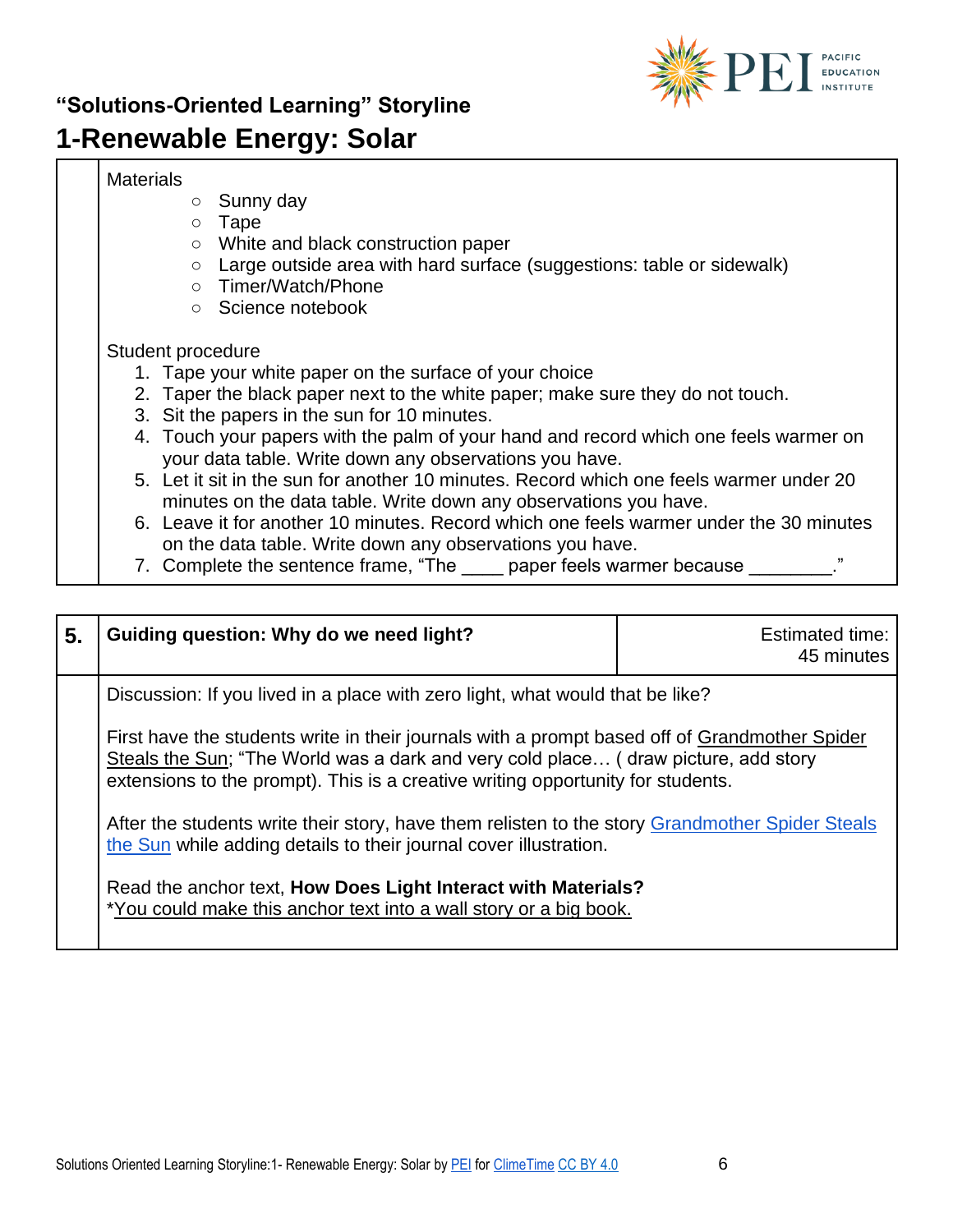

| light energy (n)<br>transmission (n)/transmit (v)<br>natural light (n)<br>reflection (n)/reflect (v)<br>artificial light (n)<br>absorption (n)/absorb (v)<br>material (n)<br>transparent (adj)                                                                                                                                                                                                                                                                                                                                                                                                                                                                                                                                                                                                                                                                                                                                                                                                                                                                                                        |
|-------------------------------------------------------------------------------------------------------------------------------------------------------------------------------------------------------------------------------------------------------------------------------------------------------------------------------------------------------------------------------------------------------------------------------------------------------------------------------------------------------------------------------------------------------------------------------------------------------------------------------------------------------------------------------------------------------------------------------------------------------------------------------------------------------------------------------------------------------------------------------------------------------------------------------------------------------------------------------------------------------------------------------------------------------------------------------------------------------|
| When we see something, it is because light bounces off it and goes back to our<br>eyes. Light energy is a form of energy that travels in waves. It is the only form of<br>energy that we can see. Natural light is produced by the sun, other stars, and<br>chemical reactions such as fires. Artificial light is produced by human technology.<br>What happens to light when it hits something depends on the material - the type of<br>matter - that it is made of. Clear or transparent materials transmit light, meaning<br>that light goes through them. An example of something that transmits light is a<br>window. Shiny and light-colored materials reflect light, meaning light hits them and<br>bounces off the way a ball bounces off a floor. Two examples of things that reflect<br>light are mirrors and light-colored clothes. Dark-colored materials absorb light. A<br>black road absorbs light. After the light is absorbed, it is transformed into heat.<br>Many materials do all three things - reflect some light, transmit some, and absorb<br>some.<br>by Appleseed Education |
|                                                                                                                                                                                                                                                                                                                                                                                                                                                                                                                                                                                                                                                                                                                                                                                                                                                                                                                                                                                                                                                                                                       |

| 6. | Guiding question: How does material affect the path of<br>light?                                                                      | Estimated time:<br>30 minutes |
|----|---------------------------------------------------------------------------------------------------------------------------------------|-------------------------------|
|    | Show Video: Transparent Objects, Opaque Objects and Translucent Objects                                                               |                               |
|    | Read story Playing with Light and Shadows (PowerPoint book)                                                                           |                               |
|    | Create an anchor chart with class definitions for transparent, opaque, reflective and<br>translucent and examples of these materials. |                               |
|    | Class activity:                                                                                                                       |                               |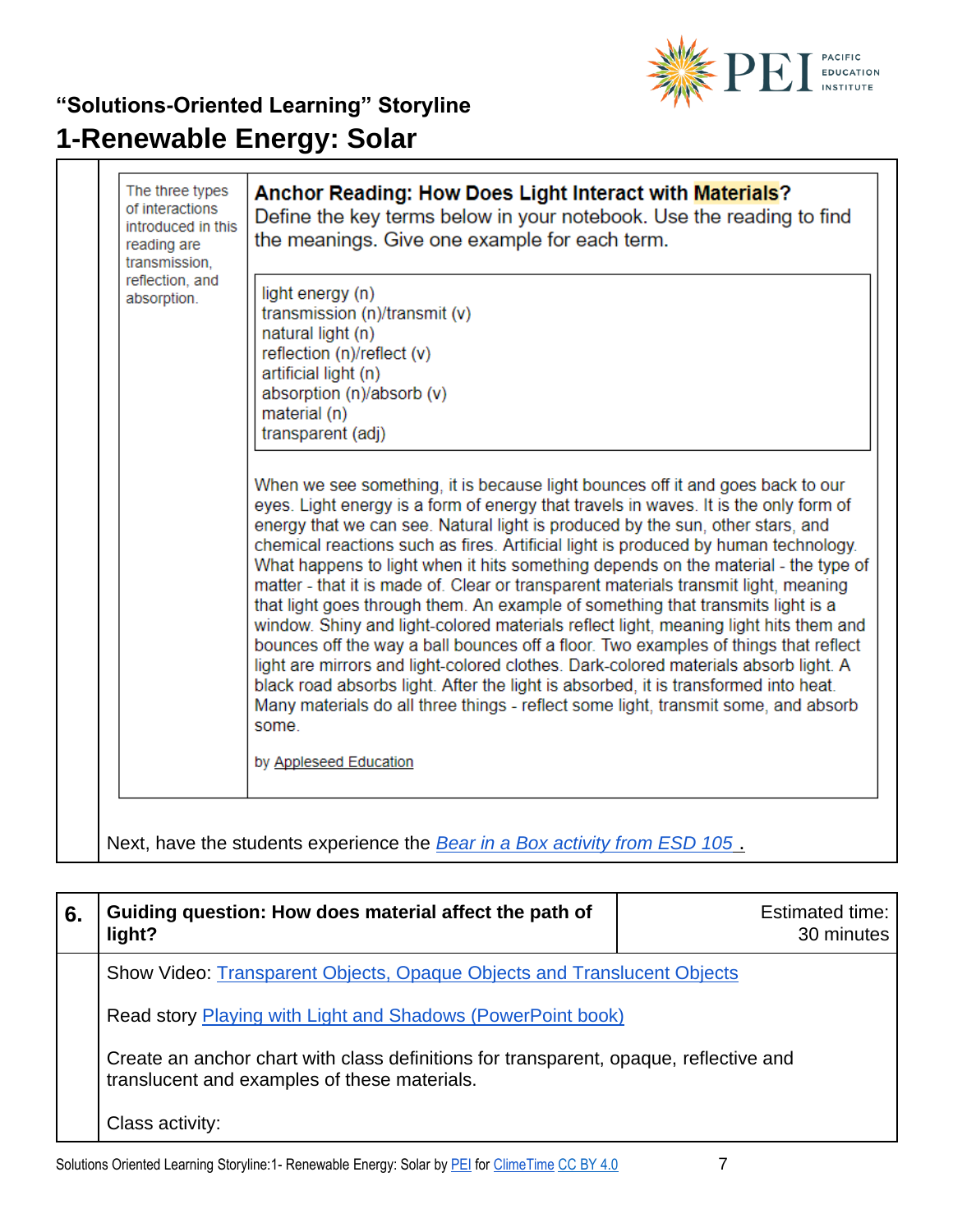

Give each student 4 post-it notes. The students write 1 characteristic on each post-it.

Students use post-its to then label objects around the room. Teachers extend activities as needed (graphing etc.)

Students list objects in their journal. Students justify the label with the sentence frame: is/ is not (opaque, reflective, translucent, transparent)

| 7. | colors?                                                                                  | Guiding question: What happens to light with different                                                                                                                                                                                                                                                                                                                                                                                                                                                                                                                                                                                                                                                                                                                                                                                                                                                                                                                                                                                                                      |  | Estimated time:<br>45 minutes |
|----|------------------------------------------------------------------------------------------|-----------------------------------------------------------------------------------------------------------------------------------------------------------------------------------------------------------------------------------------------------------------------------------------------------------------------------------------------------------------------------------------------------------------------------------------------------------------------------------------------------------------------------------------------------------------------------------------------------------------------------------------------------------------------------------------------------------------------------------------------------------------------------------------------------------------------------------------------------------------------------------------------------------------------------------------------------------------------------------------------------------------------------------------------------------------------------|--|-------------------------------|
|    | Review/Revisit vocabulary and anchor chart                                               |                                                                                                                                                                                                                                                                                                                                                                                                                                                                                                                                                                                                                                                                                                                                                                                                                                                                                                                                                                                                                                                                             |  |                               |
|    |                                                                                          | Read the anchor text, How Does Light Interact with Materials?<br>*You could make this anchor text into a wall story or a big book.                                                                                                                                                                                                                                                                                                                                                                                                                                                                                                                                                                                                                                                                                                                                                                                                                                                                                                                                          |  |                               |
|    | The three types<br>of interactions<br>introduced in this<br>reading are<br>transmission, | Anchor Reading: How Does Light Interact with Materials?<br>Define the key terms below in your notebook. Use the reading to find<br>the meanings. Give one example for each term.                                                                                                                                                                                                                                                                                                                                                                                                                                                                                                                                                                                                                                                                                                                                                                                                                                                                                            |  |                               |
|    | reflection, and<br>absorption.                                                           | light energy (n)<br>transmission (n)/transmit (v)<br>natural light (n)<br>reflection (n)/reflect (v)<br>artificial light (n)<br>absorption (n)/absorb (v)<br>material (n)<br>transparent (adj)                                                                                                                                                                                                                                                                                                                                                                                                                                                                                                                                                                                                                                                                                                                                                                                                                                                                              |  |                               |
|    |                                                                                          | When we see something, it is because light bounces off it and goes back to our<br>eyes. Light energy is a form of energy that travels in waves. It is the only form of<br>energy that we can see. Natural light is produced by the sun, other stars, and<br>chemical reactions such as fires. Artificial light is produced by human technology.<br>What happens to light when it hits something depends on the material - the type of<br>matter - that it is made of. Clear or transparent materials transmit light, meaning<br>that light goes through them. An example of something that transmits light is a<br>window. Shiny and light-colored materials reflect light, meaning light hits them and<br>bounces off the way a ball bounces off a floor. Two examples of things that reflect<br>light are mirrors and light-colored clothes. Dark-colored materials absorb light. A<br>black road absorbs light. After the light is absorbed, it is transformed into heat.<br>Many materials do all three things - reflect some light, transmit some, and absorb<br>some. |  |                               |
|    |                                                                                          | by Appleseed Education                                                                                                                                                                                                                                                                                                                                                                                                                                                                                                                                                                                                                                                                                                                                                                                                                                                                                                                                                                                                                                                      |  |                               |
|    |                                                                                          | Eagle hat revision: Have students revise their eagle hat drawing from the pre-assessment.<br><b>Activity: Solar Energy Experiment</b><br>Notebook entry: Students predict which color will melt the ice cube the fastest.                                                                                                                                                                                                                                                                                                                                                                                                                                                                                                                                                                                                                                                                                                                                                                                                                                                   |  |                               |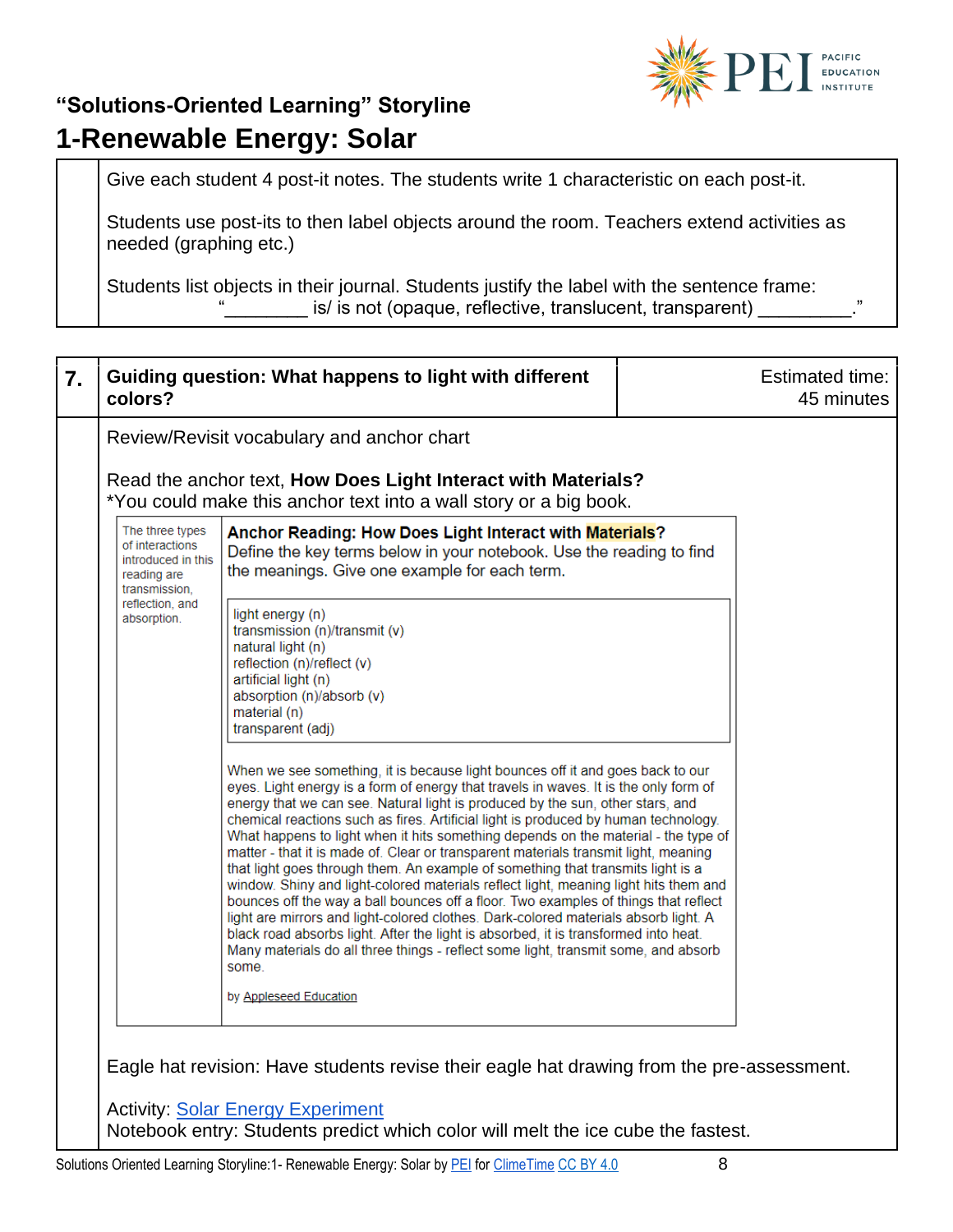

Complete activity after you give them an overview of the activity.



photo: Shelly Massey

3. Melting Rates

Different colors have different heat absorbing capacities. Black has the greatest heat absorbing capacity, which results in ice melting quicker than on white, which reflects the most light. Learn how to observe and report sidewalk science ideas he

Science Notebook entry: Record observations and results. Add new thinking after observations and how predictions compared to results.

Watch Video [Color and Heat](https://www.youtube.com/watch?v=YzJPYqzzOs4) and discuss how this connects to the activity the students did with the color paper

| 8. | Post -Assessment: "Don't get burned" and "Beam of<br>Light"                                                                        | <b>Estimated time:</b><br>1 hour and 30 minutes |
|----|------------------------------------------------------------------------------------------------------------------------------------|-------------------------------------------------|
|    | Read the anchor text, How Does Light Interact with Materials?<br>*You could make this anchor text into a wall story or a big book. |                                                 |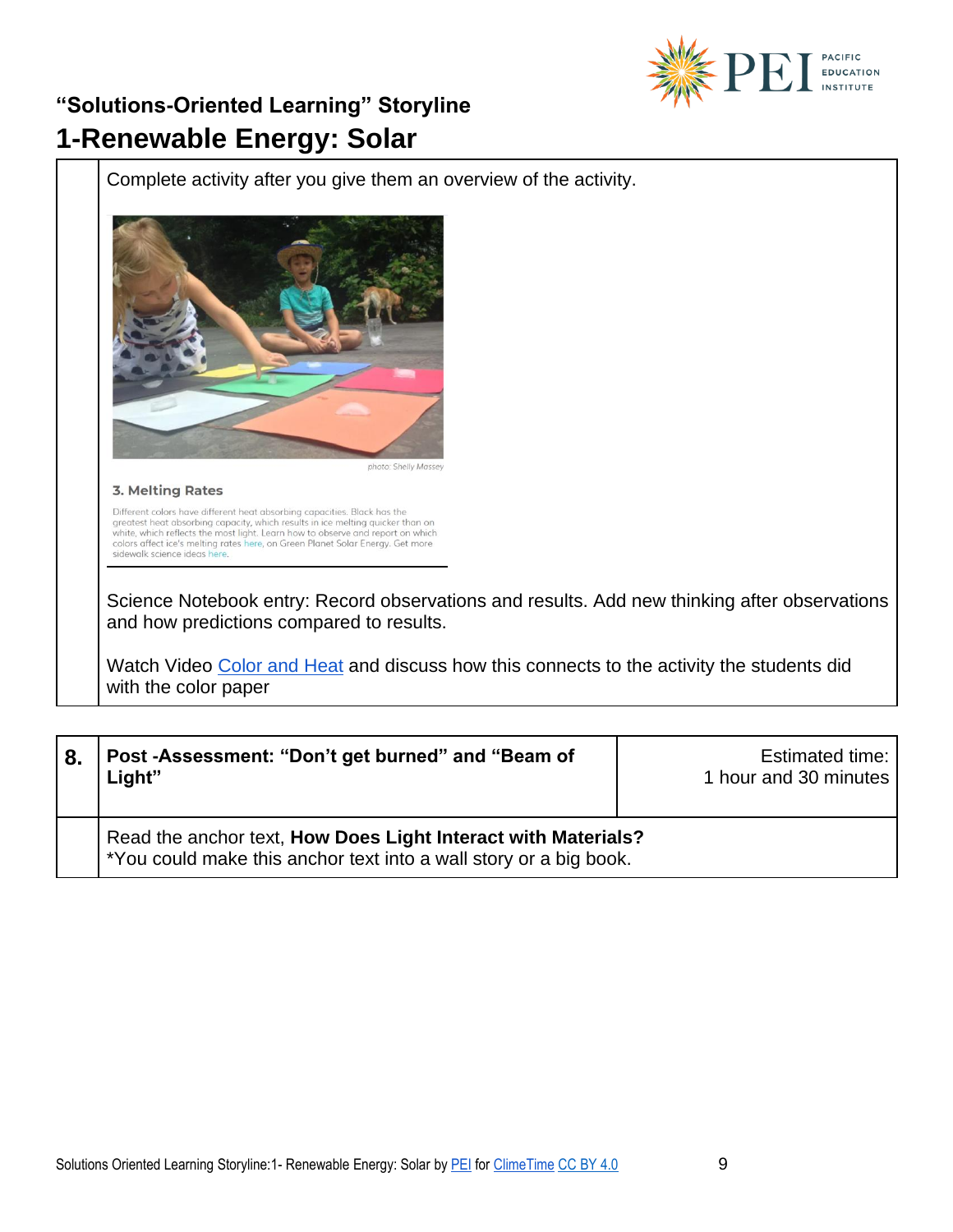

| The three types<br>of interactions<br>introduced in this<br>reading are<br>transmission, | Anchor Reading: How Does Light Interact with Materials?<br>Define the key terms below in your notebook. Use the reading to find<br>the meanings. Give one example for each term.                                                                                                                                                                                                                                                                                                                                                                                                                                                                                                                                                                                                                                                                                                                                                                                                                                                                                            |  |
|------------------------------------------------------------------------------------------|-----------------------------------------------------------------------------------------------------------------------------------------------------------------------------------------------------------------------------------------------------------------------------------------------------------------------------------------------------------------------------------------------------------------------------------------------------------------------------------------------------------------------------------------------------------------------------------------------------------------------------------------------------------------------------------------------------------------------------------------------------------------------------------------------------------------------------------------------------------------------------------------------------------------------------------------------------------------------------------------------------------------------------------------------------------------------------|--|
| reflection, and<br>absorption.                                                           | light energy (n)<br>transmission (n)/transmit (v)<br>natural light (n)<br>reflection (n)/reflect (v)<br>artificial light (n)<br>absorption (n)/absorb (v)<br>material (n)<br>transparent (adj)                                                                                                                                                                                                                                                                                                                                                                                                                                                                                                                                                                                                                                                                                                                                                                                                                                                                              |  |
|                                                                                          | When we see something, it is because light bounces off it and goes back to our<br>eyes. Light energy is a form of energy that travels in waves. It is the only form of<br>energy that we can see. Natural light is produced by the sun, other stars, and<br>chemical reactions such as fires. Artificial light is produced by human technology.<br>What happens to light when it hits something depends on the material - the type of<br>matter - that it is made of. Clear or transparent materials transmit light, meaning<br>that light goes through them. An example of something that transmits light is a<br>window. Shiny and light-colored materials reflect light, meaning light hits them and<br>bounces off the way a ball bounces off a floor. Two examples of things that reflect<br>light are mirrors and light-colored clothes. Dark-colored materials absorb light. A<br>black road absorbs light. After the light is absorbed, it is transformed into heat.<br>Many materials do all three things - reflect some light, transmit some, and absorb<br>some. |  |
|                                                                                          | by Appleseed Education                                                                                                                                                                                                                                                                                                                                                                                                                                                                                                                                                                                                                                                                                                                                                                                                                                                                                                                                                                                                                                                      |  |
|                                                                                          | Beam of light-Properties of different materials                                                                                                                                                                                                                                                                                                                                                                                                                                                                                                                                                                                                                                                                                                                                                                                                                                                                                                                                                                                                                             |  |
|                                                                                          | Gather four different materials either provided to the students or in their home. Some materials<br>that might be accessible include tin foil, saran wrap, wax paper, copy paper, construction<br>paper, or t-shirt/fabric. Then shine a flashlight on the material and make an observation of<br>what the light looks like on the material and behind the material. See example below.                                                                                                                                                                                                                                                                                                                                                                                                                                                                                                                                                                                                                                                                                     |  |
| the materials that they did.<br><b>Post-Assessment Rubric</b>                            | "Don't Get Burned" - Engineering a Hat<br>Have students review their first two eagle hat drawings. Then give students a variety of<br>materials) different fabrics, paper, tin foil, saran wrap, wax paper, grass, leaves, etc.) to create<br>a hat that would protect an eagle head. Students should be able to explain why they choose                                                                                                                                                                                                                                                                                                                                                                                                                                                                                                                                                                                                                                                                                                                                    |  |